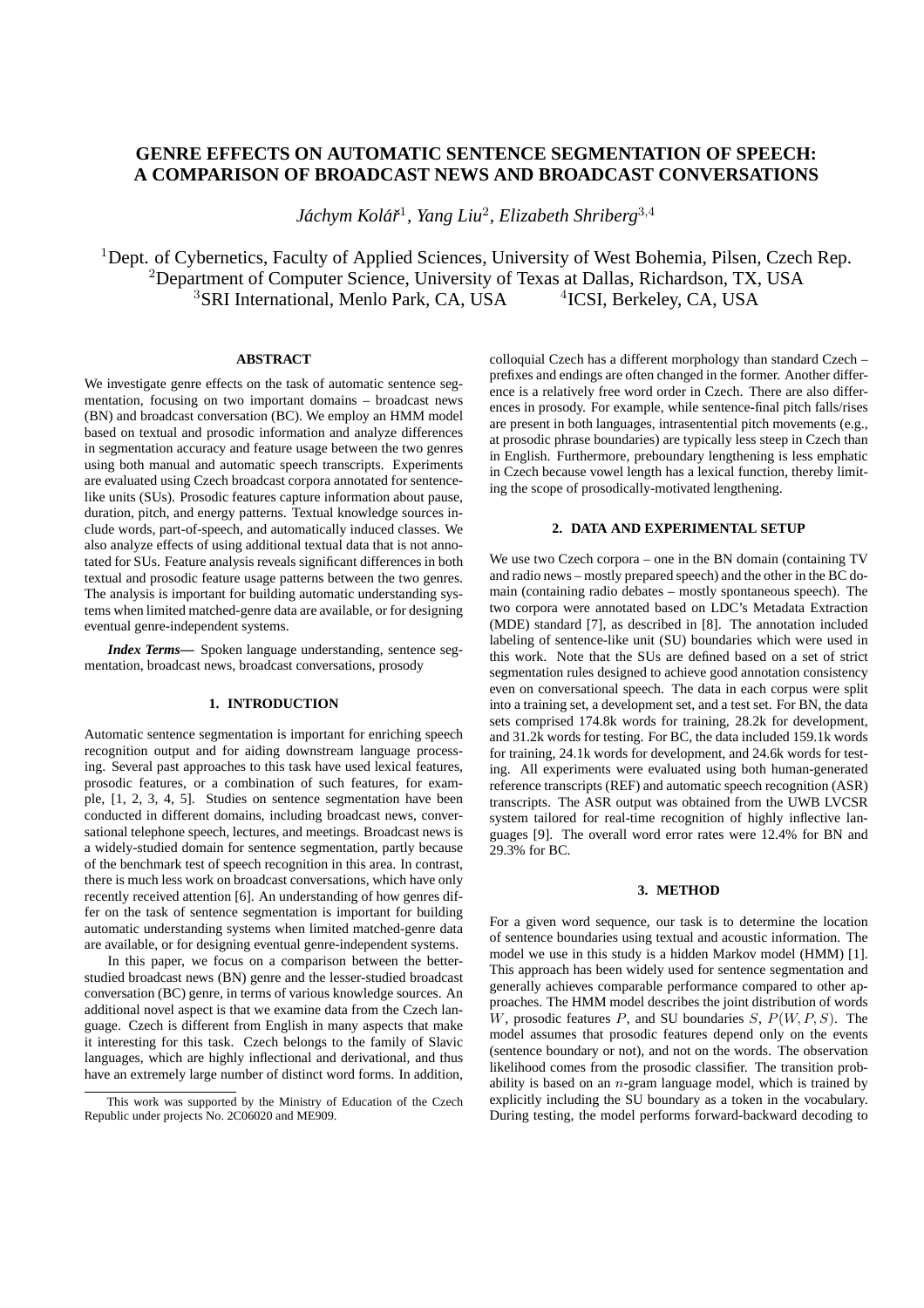find the SU boundaries (hidden states) given the word sequence and corresponding prosodic features (observations). The following two sections describe the two components in the HMM – observation probabilities and transition probabilities.

#### **3.1. Prosodic features and models**

Our prosodic features are designed to reflect breaks in temporal, intonational, or energy contours. The features are extracted from an alignment of the speech signal with word-level and phone-level time alignment information from an automatic speech recognizer. Note that this approach computes features directly from the signal, without the need for any human labeling of prosodic events [1].

The prosodic features can be grouped into four broad feature classes: *pause*, *pitch*, *duration*, and *energy*. The features are associated with particular interword boundaries. In order to capture local prosodic dynamics, we also use features associated with boundaries after the previous and after the following word. In addition to the purely prosodic features, the automatic prosodic classifiers also have access to a limited number of "other" features, capturing phenomena such as speaker change.

For prosody modeling, we used decision tree classifiers. Since SU boundaries are much less frequent than non-SU boundaries, we had to cope with the problem of data skew. To overcome this problem and to decrease classifier variance, we use a combination of ensemble sampling with bagging [10].

We performed feature selection to identify a small set of prosodic features in two steps [11]. First, for each of the broad prosodic feature categories, we selected those features each of which has a feature usage statistics higher than a predefined threshold. Then using these features, we performed leave-one-out feature selection and removed a feature if its deletion did not yield any performance loss. This feature reduction algorithm ended up selecting 11 features for BN and 17 features for BC. Furthermore, we investigated whether there is a gain from using the richer set of prosodic features in comparison with using pause information alone. The alternative pause-only feature set contains only those features that capture pause duration after the previous, current, and following word, plus the speaker change feature.

## **3.2. Textual features and** n**-gram LM**

We use various information to improve the word-based LM trained from the MDE training corpus, including using class-based LMs and additional corpora. All of the LMs are trigram LMs with modified Kneser-Ney smoothing.

### *3.2.1. Word-based LMs*

For word-based LMs, we use two corpora. The first (MDE-Word) is the training set of the corresponding MDE corpus (either BN or BC). The second (Aux-Word) corresponds to an auxiliary corpus of Czech broadcast transcripts, which contains about 107M words. Note that the latter data were not annotated for SU boundaries in terms of the MDE guidelines, but only contained standard punctuation.

### *3.2.2. Automatically induced classes (AICs)*

Data sparseness is a common problem for word-based LMs. One solution to this problem is to group words with similar properties into classes. We used a well-known clustering algorithm that minimizes the perplexity of the induced class-based  $n$ -gram with respect to the provided word bigram counts [12]. The SU boundary token

was excluded from merging, however, its statistics still affected the clustering. The optimal number of word clusters was empirically estimated on development data as 300 for BN and 275 for BC. We also experimented with removing frequent words from the clustering, but this did not yield improvement.

#### *3.2.3. POS tags*

The AICs reflect word usage in our datasets, but do not form clusters with a clearly interpretable linguistic meaning. In contrast, part-ofspeech (POS) tags describe grammatical features of words. Unlike English, highly inflected languages (such as Czech) often use structured morphological tagsets. In addition to labeling words with a POS category, these structured tagsets use tags comprising of "subtags" providing information about morphological categories. For Czech, the most popular tagset is the positional tag system from the Prague Dependency Treebank (PDT) [13]. In this tagset, every tag is represented as a string of 15 subtags which approximately fit the formal Czech morphology categories. While the English *Penn Treebank Tagset* contains just 36 POS tags plus 12 tags for punctuation, there are more than 1,500 different Czech tags in the PDT tagset. For the experiments herein, we used automatic tags obtained from the Morče tagger  $[14]$ .

In addition to the purely POS-based models, we also tested models that combine tags with frequent words (POSmix). The idea behind this approach is to preserve information about certain frequent words that correlate strongly with sentence boundaries or nonboundaries. This approach can be viewed as a form of backoff: we back off from words to tags for rare words, but keep word identities for frequent words. Optimizing the model on the development data, we ended up with 1,600 most frequent word forms being kept for the BN corpus, and 2,000 word forms being kept for the BC corpus.

### **4. RESULTS AND DISCUSSION**

We measure SU segmentation performance using  $F$ -measure, which is the harmonic mean of Precision  $(P)$  and Recall  $(R)$ :

$$
F = \frac{2PR}{P + R} \tag{1}
$$

In the discussions below, we also use a comparative metric  $\delta_F$  reflecting relative error reduction in terms of  $1 - F$ :

$$
\delta_F = \frac{(1 - F_1) - (1 - F_2)}{1 - F_1} = \frac{F_2 - F_1}{1 - F_1}
$$
 (2)

where  $F_2 > F_1$  are F-measures of two compared systems.

#### **4.1. Results based on textual information only**

Fig. 1 displays F-measures achieved by different textual feature groups (i.e., MDE-Word, AIC, POS, POSmix, Aux-Word) and their combination in the four test sets: BN REF, BN ASR, BC REF, and BC ASR. We use lines to connect points corresponding to the same test set in order to increase readability.

As shown, BN and BC differ considerably in performance when using word-based LMs. The MDE-Word model performs better on BC than on BN, even though BC is more spontaneous and seems more difficult. One explanation for this difference is that conversational speech contains a number of cue words (such as discourse markers) that signal sentence boundaries. Since Czech does not have a fixed word order, such cue words are more important for LMs than in English.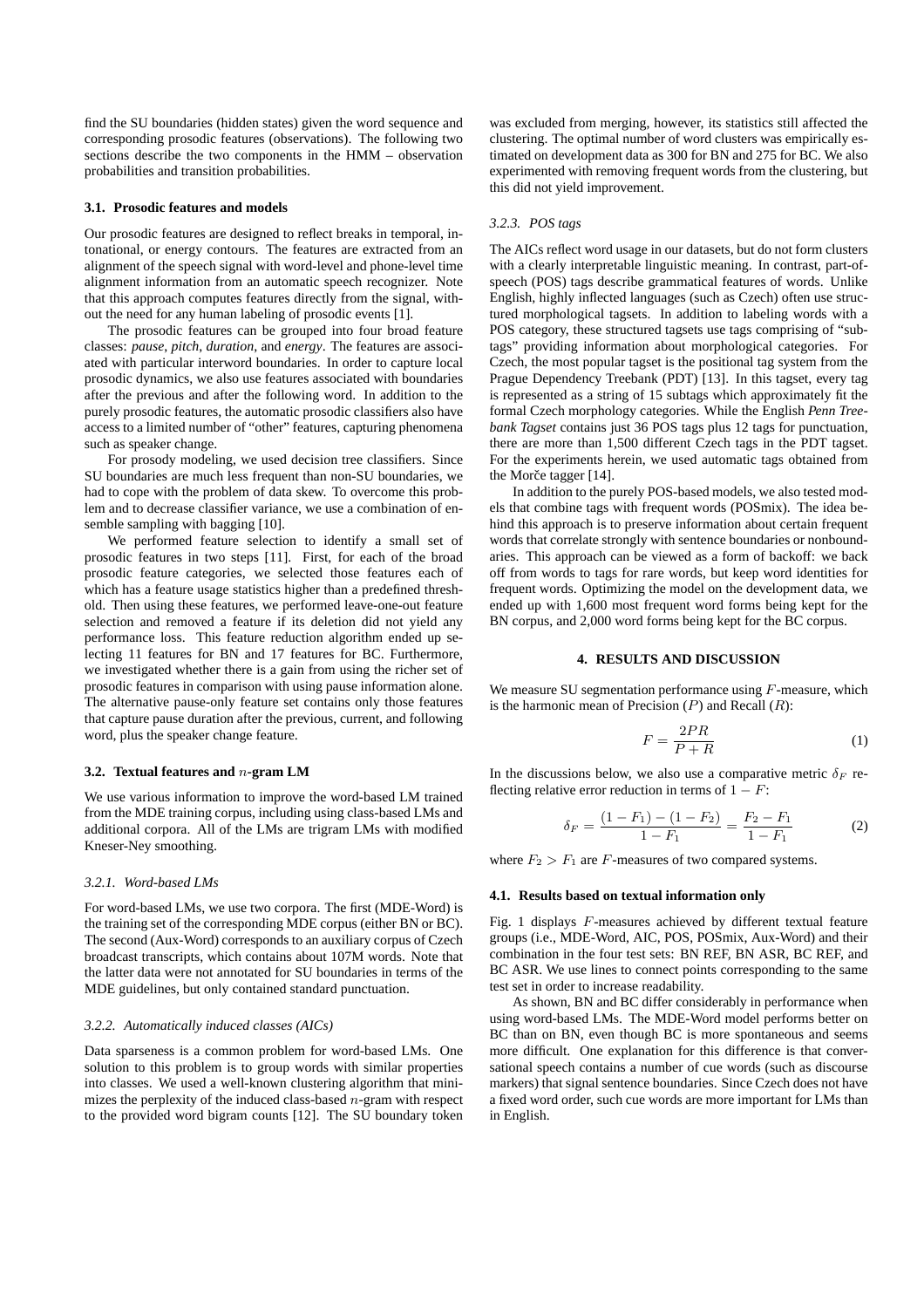

**Fig. 1**. SU segmentation F-measures for BN and BC for different textual feature groups in REFerence and ASR conditions

Aux-Word performs well on BN but not as well on BC. In fact, for BN the best result using a single model is achieved by using Aux-Word. This suggests that the auxiliary training text more closely matches the BN than the BC data. Although Aux-Word also contains transcripts of discussions, these transcripts are not strictly verbatim; transcribers of this database often left out filler words and disfluencies, and "standardized" colloquial word forms. Aux-Word is helpful for SU segmentation on BC only when combined with MDE-Word. The relative error reduction from adding Aux-Word is 1.0% for BC REF and 1.1% for BC ASR. Both improvements are statistically significant at  $p < 0.01$  using the Sign test. For comparison,  $\delta_F$ is 34.4% for BN REF and 25.7% for BN ASR. The above-presented results suggest that for building the LM for BC, in-domain speech transcripts are needed to achieve good results. On the other hand, the LM for BN achieves good performance even if only trained on the auxiliary textual data.

Of the two POS-based feature sets, POSmix performed better than POS in all four test sets, indicating that keeping frequent words in the POS model is helpful. The POSmix model mitigates the data sparseness problem by grouping infrequent words into POS-based classes, but it also preserves important details about frequent words. POSmix achieves the best performance among the single models for BC, but on BN it is not as effective as Aux-Word.

The least useful feature set for all the conditions was AIC. It yields the poorest performance when used on its own, and does not provide any gain when combined with other models. This is in contrast with our previous results on English [15] where adding AIC information significantly improved results. Overall, the best results for both BN and BC were achieved by a combination of Aux-Word, MDE-Word, and POSmix. The best  $F$ -measures are significantly higher for BN than BC.

### **4.2. Results using prosody only and its combination with LMs**

Results using only prosodic information and its combination with LMs are displayed in Fig. 2. For combination, we use the best LMs from Section 4.1.

The prosody-only models perform much better for BN than for BC. For both BN and BC, the best prosody models outperformed the best LMs, however, the prosody model dominance was much



**Fig. 2**. SU segmentation F-measures for BN and BC using different knowledge sources in REFerence and ASR conditions

more visible in the BN corpus. The richer prosodic feature sets outperformed pause-only feature sets in all test conditions. The rich prosody prevalence was higher in the BN corpus.  $\delta_F$  for this difference was 34.6% for BN REF, 38.9% for BN ASR, 8.1% for BC REF, and 11.2% for BC ASR. Using the Sign test, all differences were significant at  $p < 10^{-6}$  or better. For the combined results using prosody and LMs, the best results were achieved by the LM combined with the rich prosodic model. The best results were  $F=91.3\%$  for BN REF,  $F=89.3\%$  for BN ASR,  $F=74.5\%$  for BC REF, and  $F = 68.6\%$  for BC ASR.

The result comparison for BN indicates that very good results on this data may be achieved when only the prosody model is used. The prosody-only model is better than the LM+Pause model and only slightly worse than the LM+Prosody model. On the other hand, the BC result comparison shows that both LM+Pause and LM+Prosody perform much better than the prosody-only model. The same comparison also indicates that, unlike BN, LM+Prosody is only slightly better than LM+Pause in BC – corresponding  $\delta_F$  values are 6.5% for BC REF, and 5.2% for BC ASR.

### **4.3. Prosodic feature usage**

To better understand the prosodic model, we look at the results broken down by feature usage. The usage metric reflects the number of times a feature is queried in a decision tree, weighted by the number of samples it affects at each node. The total feature usage within a tree sums to 1. The feature usage distributions are displayed in Fig. 3. These results are based on averaging results over multiple trees generated in bagging.

The graph shows that duration and pause feature groups were most important for both BN and BC; however, the feature group usage distributions differ between them. The difference is most prominently displayed in pause features, which were more frequently queried in BN, indicating that pause information is a relatively better cue in prepared speech. By contrast, duration features were more heavily used in BC. Another difference between the two distributions is in the proportion of pitch and energy features. BN prefers pitch features, while energy features are used more in BC.

Regarding individual prosodic features, there are also some differences between BN and BC. From the duration group, normalized